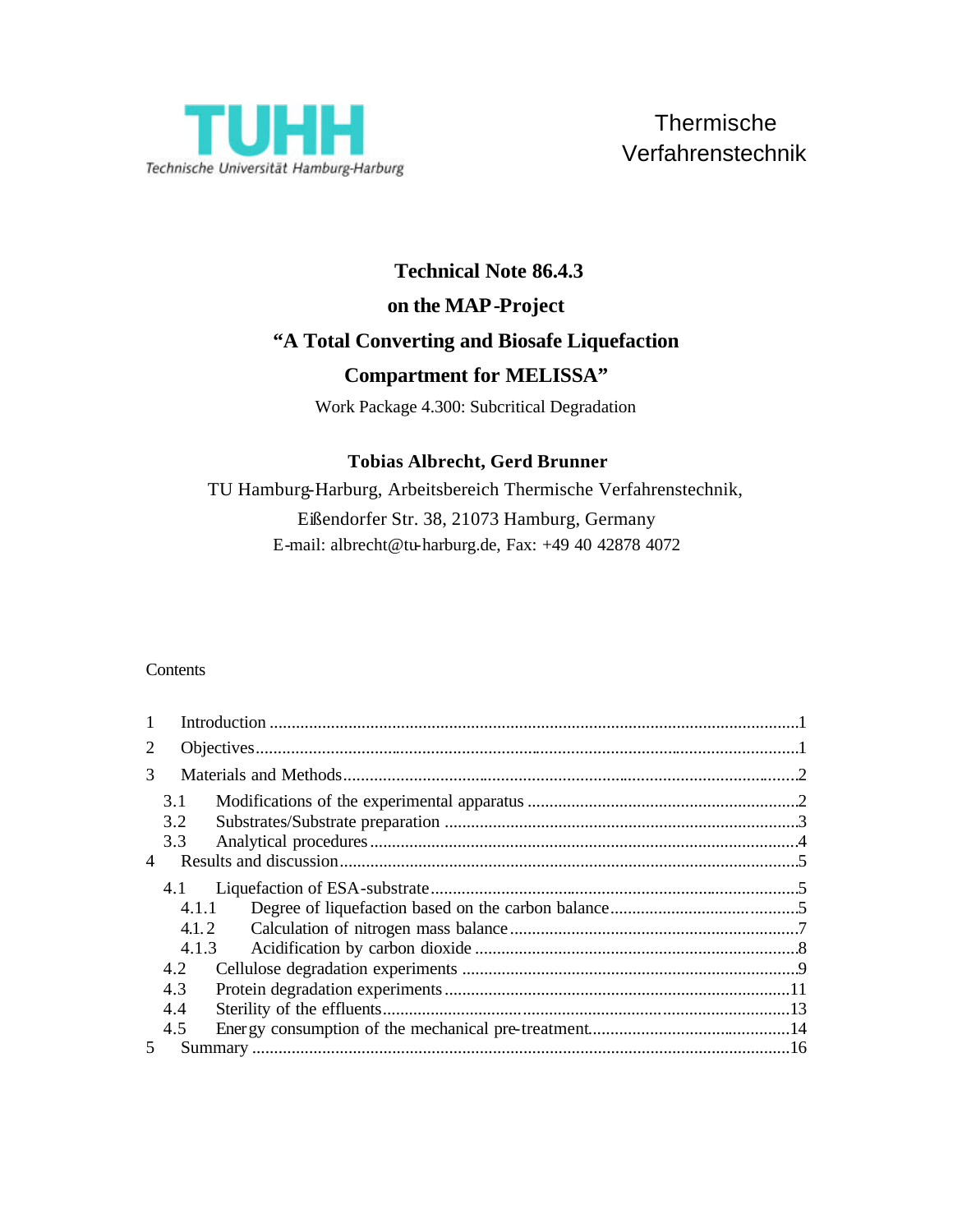#### **1 Introduction**

This technical note presents the current state of the MAP project "A Total Converting and Biosafe Liquefaction Compartment for MELISSA" on behalf of the Department for Thermal Separation Processes, Technical University of Hamburg-Harburg. Beginning with a brief outline of the objectives of the third stage of the project, this paper cove rs the description of the experimental approach, including the presentation of necessary modifications to the experimental apparatus, the materials employed in the experiments, and the analytical procedures used to characterize the influents and effluents. This part is followed by a section presenting and discussing the latest result of the hydrothermal treatment at subcritical water conditions. In this context, the degrees of conversion, the material balances, and a preliminary approximation of the energy requirements for the mechanical pre-treatment are given. The technical note concludes with a summary of the tasks completed in accordance with the work package description (WP. Ref. 4.300) and an outlook of the activities for the next stage of the project.

#### **2 Objectives**

The feasibility of a hydrothermal treatment for the rapid conversion of biomass at subcritical water conditions has been shown in the preceding stages of the project. Based on these results, it was decided at the  $2<sup>nd</sup>$  Progress Meeting in Barcelona that the indigestible solid residues of the methanogenic reactor (Partner 1) were to be subjected to a hydrothermal posttreatment. This approach employing a physico-chemical treatment is aiming at a close to complete conversion in the overall scheme by liquefying the recalcitrant matter, which is not further degradable by biological means. In order to investigate the performance of such a setup, first closed loop experiments were to be conducted by exchanging reactor effluents between Partner 1 and Partner 4. This way, the degree of conversion achievable by a subcritical water treatment and the biodegradability of the effluents thereof were to be studied. Based on these results, the material balances in terms of carbon and nitrogen were to be calculated. One preliminary test using carbon dioxide to decrease the pH-value and promote acid catalysed cleavage reactions was also performed.

In parallel, the model studies using pure substances were continued. The materials employed in these experiments were cellulose as the most abundant biopolymer and the most important constituent of plant biomass and bovine serum albumin as a protein. The objectives of these experiments were to gain more information about the product formation and the contribution of polypeptides in the effluents of the hydrothermal reactor at different operating conditions and residence times.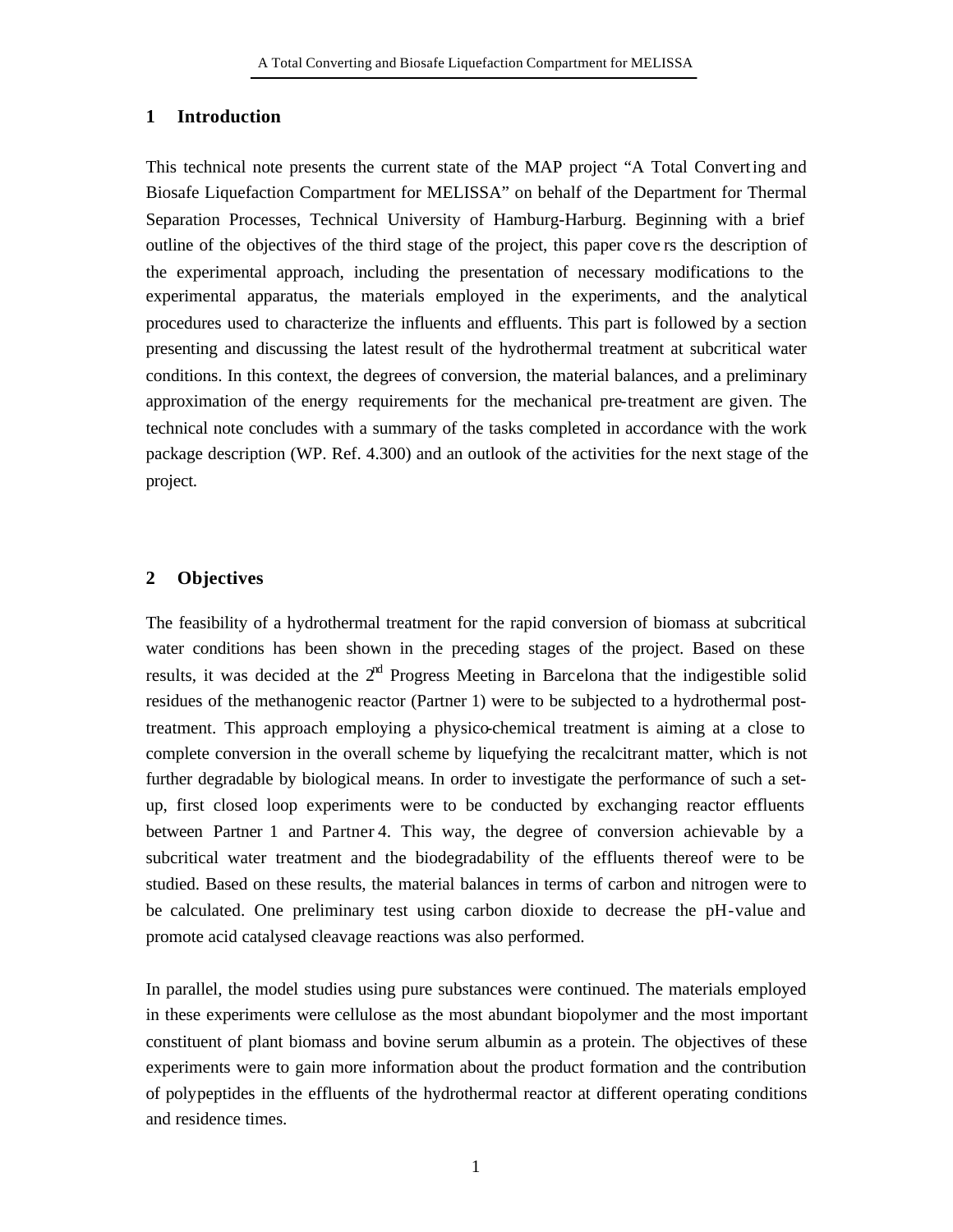In addition, issues like the development of an appropriate dry size reduction procedure and the energy requirement thereof were to be discussed. The fact that the thermal treatment imposes an additional hygienic barrier on the system was to be proven.

#### **3 Materials and Methods**

#### **3.1 Modifications of the experimental apparatus**

So far all experiments have been conducted with one single high pressure membrane pump delivering the feed suspension into the tubular reactor. This set-up bears the disadvantage that the heating time required to adjust the temperature to the desired level is in the same range as the total residence time, since the energy cannot be introduced into the system instantaneously. This led to a noticeable temperature difference between the inlet and the outlet of the reactor, such that the operating conditions were not isothermal and the true residence time could not accurately be determined. Therefore a second membrane pump delivering pure water was coupled to the system. By preheating the water stream and mixing it with the moderately heated feed flow directly before the reaction coil, the temperature profile along the reactor could be decreased dramatically. A careful choice of flow rates and their respective temperatures results in an average temperature difference in the range of one to two degrees, thus ensuring isothermal conditions and a well defined residence time. Figure 1 shows a sketch of the modified experimental set-up and an exemplary course of temperature obtained with the new configuration.



**Figure 1: Modified experimental set-up (left) and respective course of tempera ture (right)**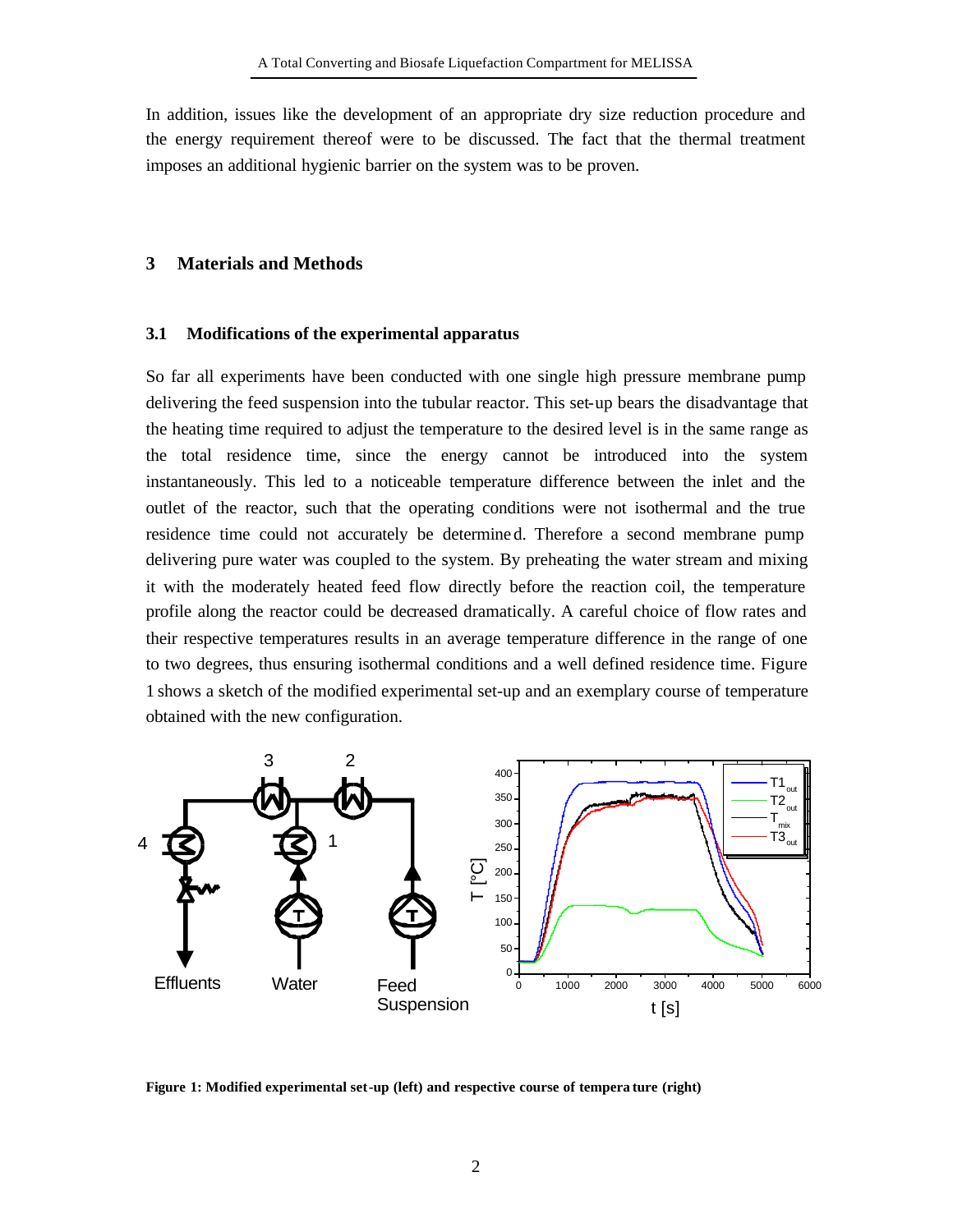The course of temperature depicts that the temperature at the mixing point directly at the reactor inlet ( $T_{mix}$ ) and the temperature at the reactor outlet ( $T_{3,out}$ ) are nearly identical during the experiment, while the feed is only moderately heated prior to the mixing  $(T_{2, \text{out}})$ .

### **3.2 Substrates/Substrate preparation**

The solid residues from the methanogenic bioreactor of Partner 1 were received in the form of dry agglomerates. Immediately before the experiment they were subjected to a mechanical pre-treatment in a cutting mill and afterwards suspended in pure demineralised water.

Cellulose was obtained as micro-crystalline powder from Merck. Bovine serum albumine was also purchased from Merck. These materials did not require any pre-treatment but could be used as received.

As compared to the multi-step mechanical pre-treatment discussed in the last technical note, the preparation of the solid residues from Partner 1 was facilitated by the acquisition of a laboratory scale cutting mill. Figure 2 shows a photograph of the front side with the lid opened.



**Figure 2: Front view of the newly acquired cutting mill**

Size reduction in this device is performed by cutting particles which are between the sharpedged knives mounted on the rotor and the counterparts fixed at the body of the mill. The mill is charged from the top and the ground stock is discharged at the bottom after passing a sieve. By consecutively using sieves with 1000 $\mu$ m and 250 $\mu$ m mesh size the solid residues could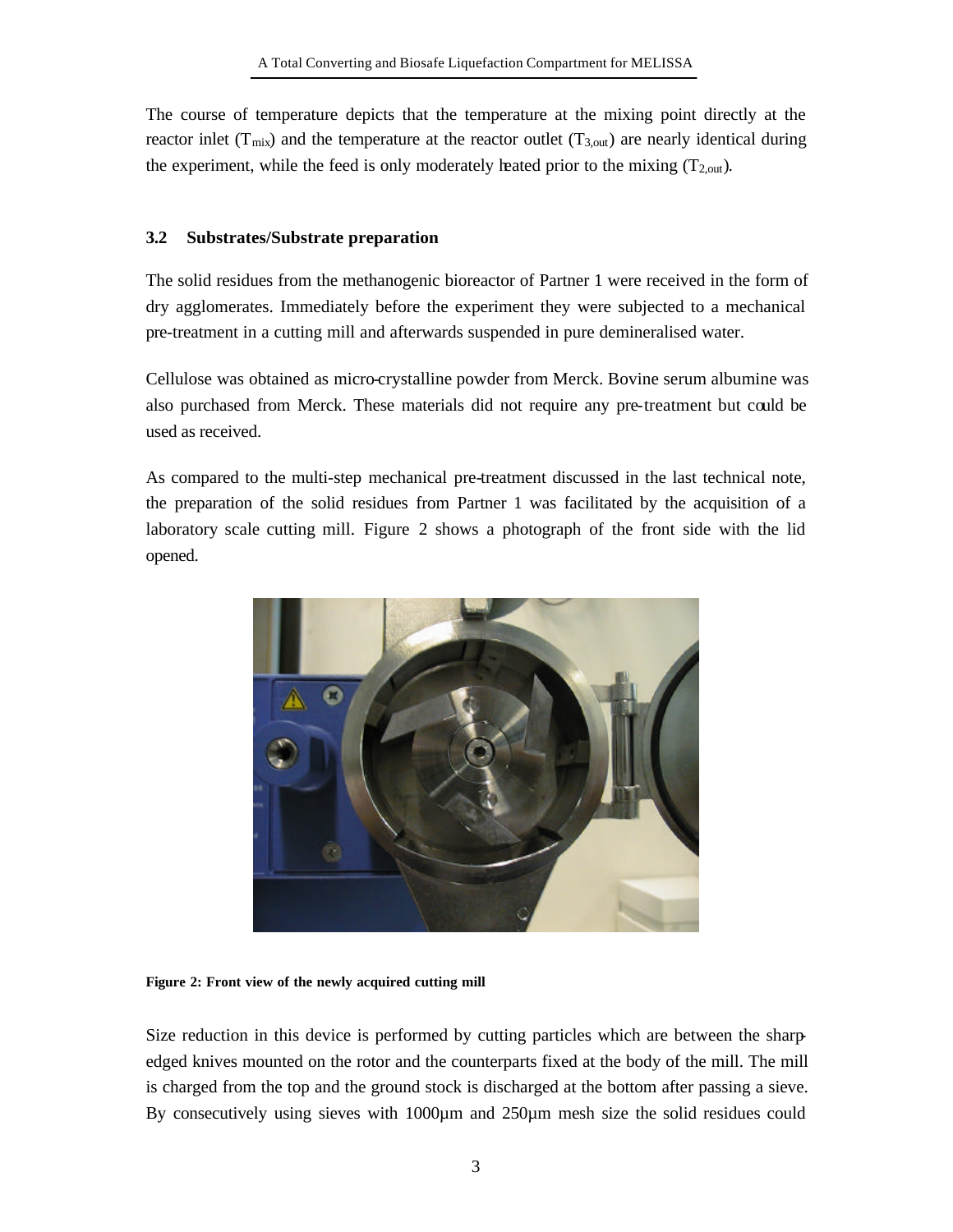conveniently be broken down to an acceptable particle size. However, there was one portion of grain-like material which could not be cut down easily but plugged the mesh of the 250µm sieve. This problem was overcome by separating this material and treating it in a coffee mill, where it was reduced to smaller pieces by hitting a sharp-edged rotor.

# **3.3 Analytical procedures**

Liquid effluents of the experiments using the solid residues from Gent as substrate were characterized with respect to sum parameters. The determination of the chemical oxygen demand (COD), the amount of ammonia nitrogen (NH4-N) and nitrogen in the nitrate form  $(NO<sub>3</sub>-N)$  was accomplished by using standardized cuvette tests  $(Dr.$  Lange). The concentration of total carbon (TC), total organic carbon (TOC), and total nitrogen (TN) of the effluents was determined by burning samples in a TOC-analyser (Elementar "HighTOC +  $TN_b$ "). In addition, solid samples of the residues were analysed with respect to their carbon, nitrogen and sulphur content by means of a CNS-analyser (Leco-CNS-2000- Analyser).

For the experiments using cellulose and bovine serum albumine the identification of the main degradation products was achieved by HPLC-analysis. The set-up and the mode of operation of the HPLC-system for sugar analysis have been described previously. The separation and detection of amino acids was accomplished by a RP-HPLC-system with derivatization of the amino acids prior to the separation in the column and fluorescence detection of the derivatives. The main specifications for this system are summarized in Table 1.

| Technical      | <b>HPLC</b>        | Merck, Superspher 4 RP18                 |  |
|----------------|--------------------|------------------------------------------|--|
| Specifications | Column Type        | Packed Column; $L = 250$ mm, i.d. = 4 mm |  |
|                | Detector           | Fluorescence, 340/420nm                  |  |
|                | Eluent             | A: Sodium acetate; B: Methanol           |  |
| Operating      | <b>Eluent Flow</b> | $0.7$ ml/min                             |  |
| Conditions     | Eluent Mode        | Isocratic, Gradient                      |  |
|                | Oven Temperature   | 40°C, Isothermal                         |  |

# **Table 1: Specifications of the HPLC system used for the analysis of amino acids**

The effluents were treated with borate buffer and protein precipitant and were centrifuged at 16.000g. Afterwards the derivatization was performed with ortho-Phtaldialdehyde (OPA) and 15µl of the resulting reaction mixture were injected into the column.

Peak identification and quantification of the amino acids are accomplished by injecting external standards with known concentration of the amino acids. By injecting β-Alanin, which does not belong to the group of proteinogenic amino acids, as an internal standard, the peak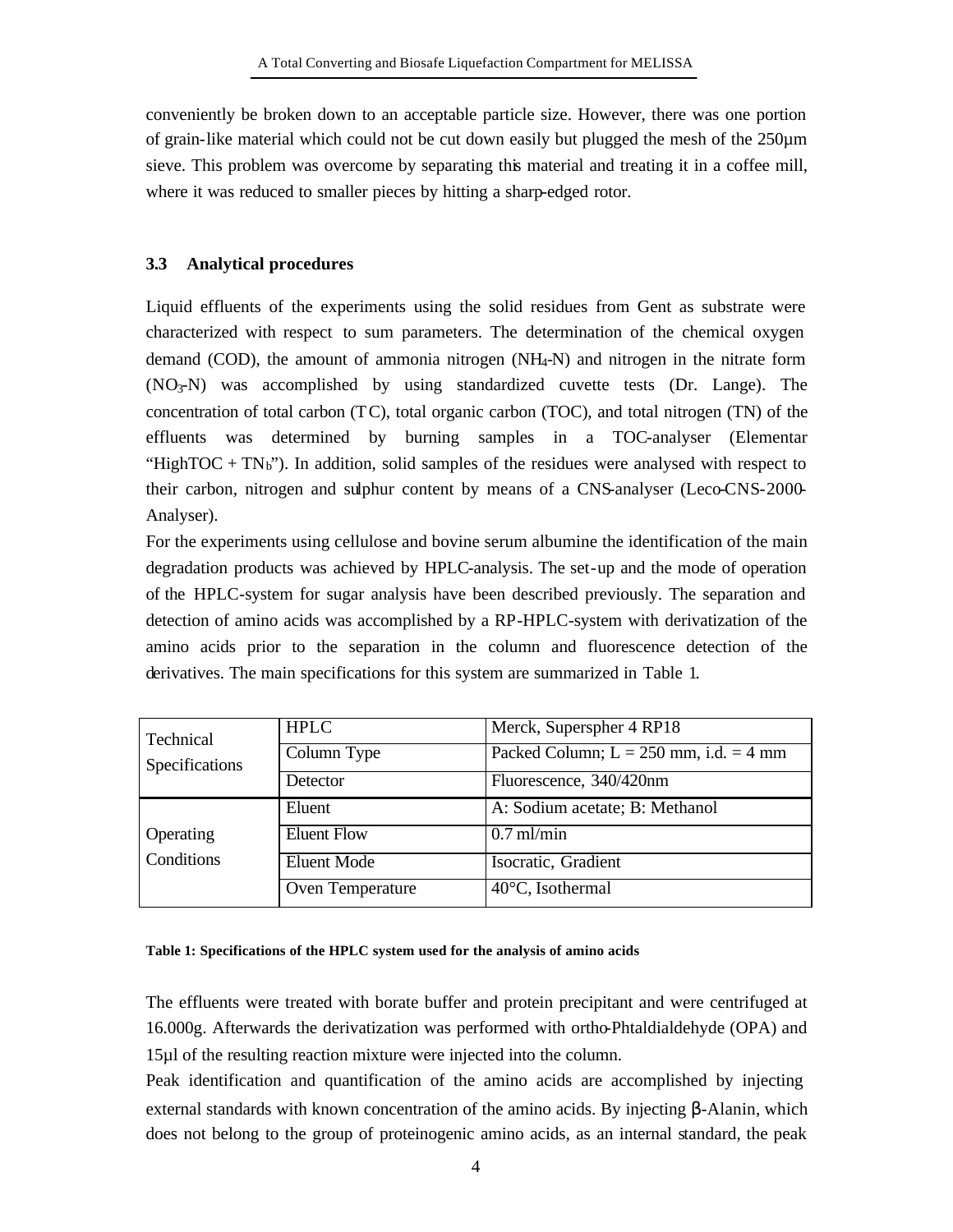area ratio of sample and standard solution can be determined, thus allowing to determine the amino acids concentration very accurately.

This method is capable of detecting and quantifying all proteinogenic amino acids.

# **4 Results and discussion**

#### **4.1 Liquefaction of ESA-substrate**

#### 4.1.1 Degree of liquefaction based on the carbon balance

The results of the liquefaction experiments in terms of the carbon balance are summarised in Table 2.

| No | T [°C] | P [bar] | $\tau$ [s] | $C_{sol.out}/C_{in}$ [%] |
|----|--------|---------|------------|--------------------------|
|    | 360    | 240     | 25.1       | 73.9                     |
|    | 366    | 238     | 39.7       | 56.4                     |
| 3  | 360    | 233     | 38.8       | 57.1                     |
|    | 301    | 250     | 87.2       | 44.8                     |
| 5  | 319    | 247     | 45.2       | 58.7                     |
|    | 406    | 264     | $> 35$     | 57.2                     |

#### **Table 2: Conversion of Gent residues in terms of carbon**

All experiments were conducted with initial solid concentrations of about 0.5weight percent on a dry matter basis. The experimental temperature, pressure, and the residence time calculated on the average of inlet and outlet temperature are stated. The values reported in column 5 are the ratios of dissolved effluent carbon to total influent carbon. The dissolved carbon was determined experimentally by means of a TOC-analyser. The total influent carbon was calculated on the basis of the influent solid concentration and the carbon content of the solid material, which was determined by composition analysis with a CNS-analyser. The ratio of dissolved carbon to total influent carbon serves as a measure to evaluate the degree of liquefaction based on the carbon balance.

As can be read from the values, the experiments were conducted in a relatively narrow pressure range, such that the influence of the experimental temperature and the residence time on the conversion to soluble carbon components can be studied. Comparing the first two runs , the degrees of conversion are surprisingly inconsistent, since the first run yields a comparatively high conversion though temperature and residence time were lower than for the second one. This may only be explained by the fact that for the first run the solid material was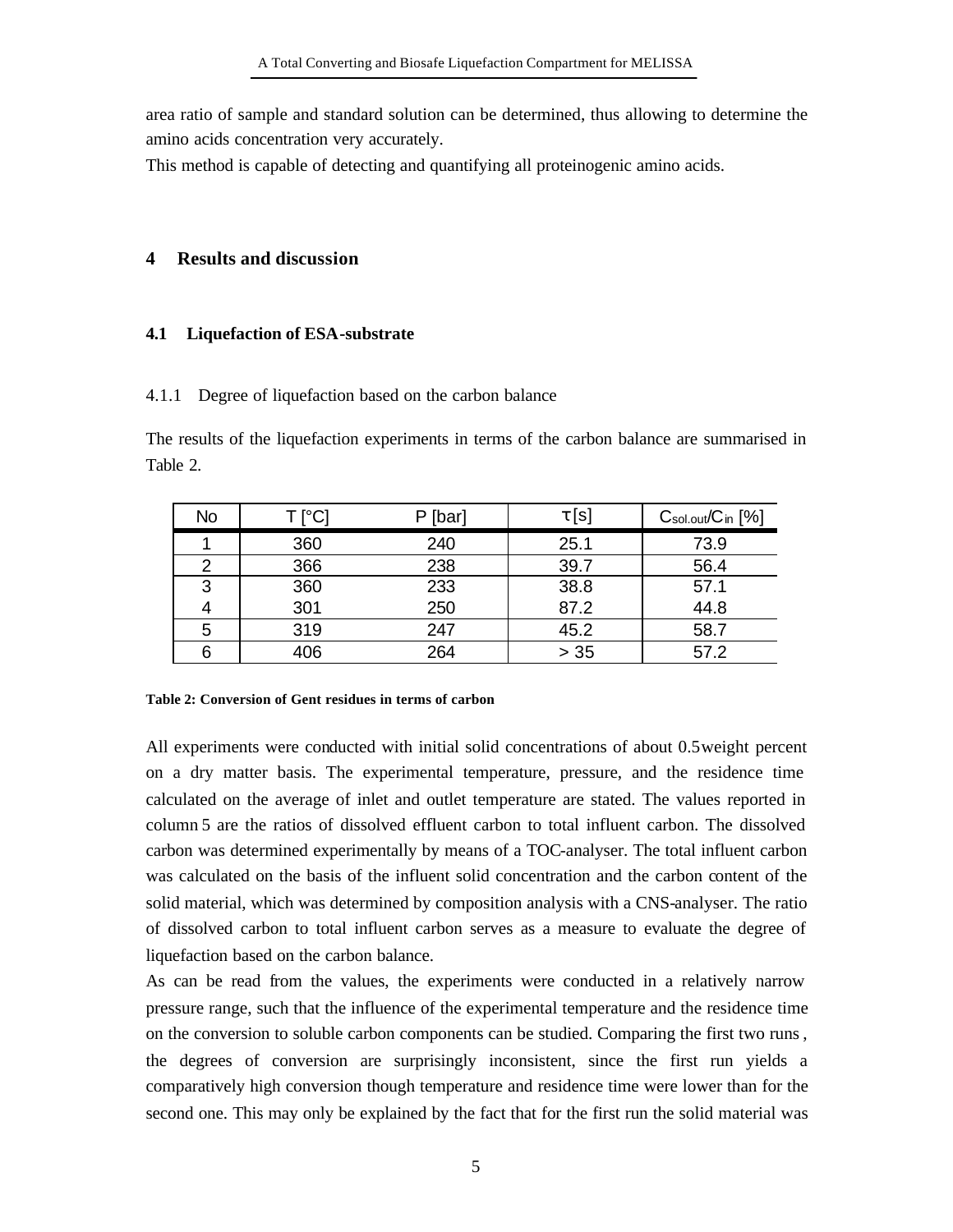taken from the first batch of reactor residues from Gent while all other runs were conducted with residues from the second batch. As the solid material was subjected to no analysis other than the composition in terms of carbon, nitroge n, and sulphur, there is no information available about the different components in the substrate. For this purpose, the van Soestmethod needs to be employed to characterise the composition in terms of cellulose, polyose, and lignin. Based on the experimental runs it seems that the first batch of residues from Gent was containing more readily degradable components than the second one.

The second and third run were conducted at nearly identical experimental conditions in order to check the reproducibility of the experiments. Comparing the degrees of liquefaction it can be concluded that the results differ less than 1 % with respect to the conversion and therefore are in very good agreement. The fourth run was performed at a much lower temperature of 300°C and yields a significantly lower degree of liquefaction of 45 %, though the residence time of 87s was much longer than for the other runs.

For the fifth run the conversion into soluble components is essentially the same as for run 2 and 3, although the mean temperature is much lower. This may be explained by the fact that for this particular experiment the temperature at the reactor inlet and outlet exhibited a relatively large deviation, meaning that the outlet temperature was in the same range as for run 2 and 3. This finding points to the assumption that the solid residues contain a certain fraction which cannot easily be liquefied by increasing the residence time within a narrow range at temperatures of about 360°C.

Even an increase in temperature to 406°C, which is well above the critical temperature of pure water, did not result in a higher degree of liquefaction within the residence time employed in the experiments. As a conclusion, about 40% of the carbon are very difficult to liquefy without a further increase in residence time. To clarify which components do contribute to the non-dissolved carbon, the solid material needs to be analysed be the van Soest- method.

In order to increase the degree of conversion, carbon dioxide was added to the system by which means the pH-value is considerably lowered. The effect of acidification by carbon dioxide on the degree of conversion is described in section 4.1.3.

#### Plausibility:

In order to check the plausibility, the effluent solid of run 6 was analysed with respect to its carbon content. By determining the solid concentration of the effluent and knowing the carbon content of the solid phase, the contribution of the solid carbon to the total effluent carbon can be calculated directly. Summing up the solid carbon and the dissolved carbon gives about 91 % of the expected total carbon based on the substrate composition and the respective influent concentration. This slight mismatch might be partly explained by carbon converted into the gas-phase.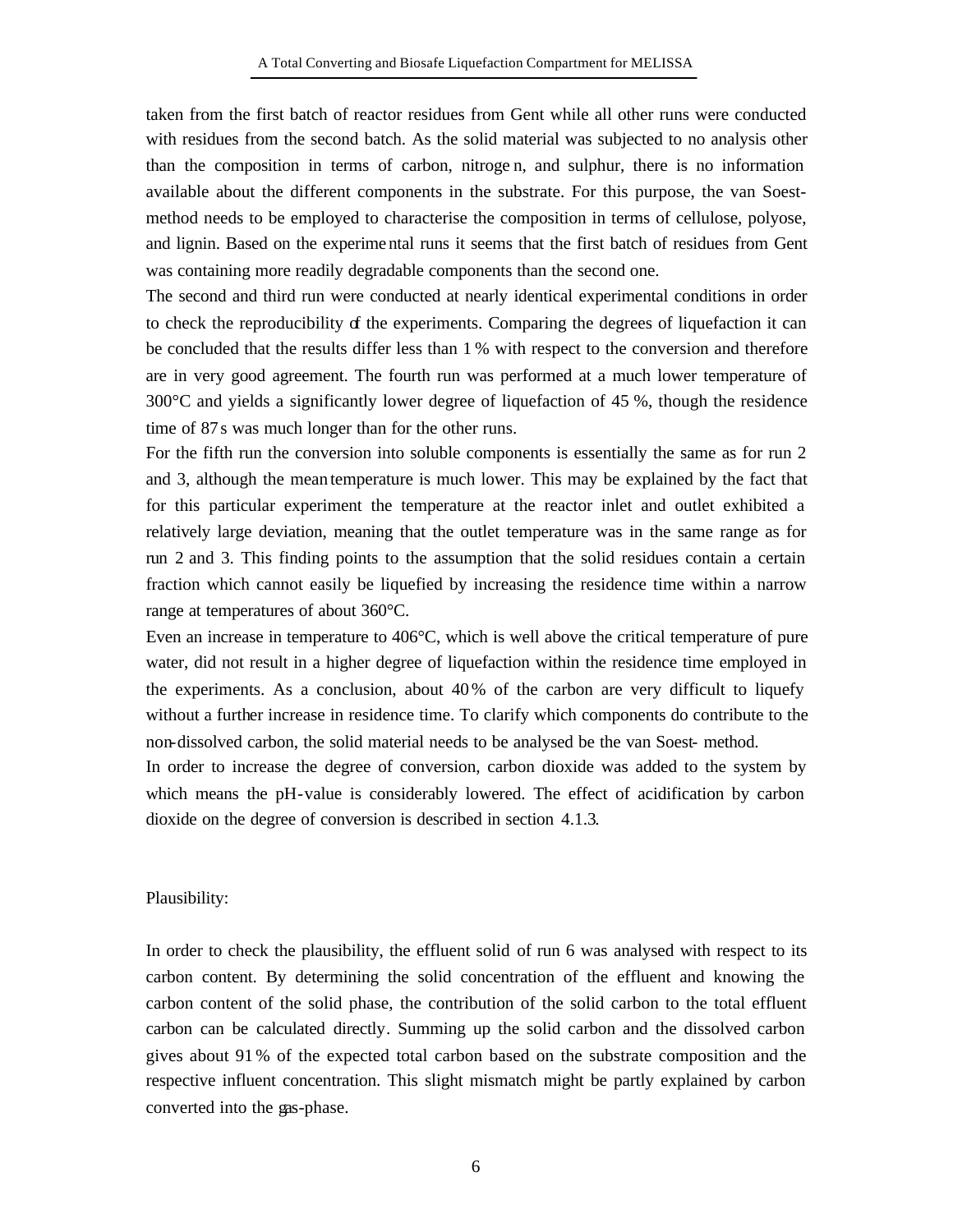# 4.1.2 Calculation of nitrogen mass balance

In order to calculate the nitrogen mass balance for the subcritical degradation unit, the total nitrogen content of the influents and effluents was measured by means of a TOC, TN analyser. In addition, the ammonia nitrogen and nitrate concentrations of the effluents were determined using Dr. Lange cuvette tests. The results of these analyses and the ratio of COD in the liquid phase to the total effluent COD are summarized in Table 3.

| <b>No</b> | $\mathsf{COD}_\mathsf{sol.out}$<br>/CODtot [%] | $N_{\text{sol.out}}/N_{\text{in}}$<br>[%] | $NH_4-N$<br>[mg/l] | $NO3 - N$<br>[mg/l] | $NH_4-N+NO_3-N$<br>/N <sub>sol.out</sub> [%] |
|-----------|------------------------------------------------|-------------------------------------------|--------------------|---------------------|----------------------------------------------|
|           | 59.9                                           | n.d.                                      | n.d.               | n.d.                | n.d.                                         |
| 2         | 56.7                                           | 97.1                                      | 38.5               | 21.1                | 56.7                                         |
| 3         | 67.5                                           | 92.8                                      | 37.0               | 22.7                | 62.1                                         |
| 4         | 67.6                                           | 75.7                                      | 44.5               | 25.6                | 57.0                                         |
| 5         | 61.7                                           | 103.9                                     | 41.8               | 20.6                | 45.8                                         |
| 6         | 66.4                                           | 110.0                                     | 87.5               | 46.3                | 55.3                                         |

#### **Table 3: Computation of nitrogen balance**

The notation of the experimental runs corresponds to the measurements described in section 4.1.1. The calculation of the influent nitrogen concentrations is based on the analysis of the molecular composition of the substrate. The values of the measured soluble nitrogen concentrations of the effluent and the respective ammonia nitrogen and nitrate concentrations of the effluent are reported.

It can be concluded that the degree of liquefaction based on the nitrogen balance is higher than the respective degree based on the carbon balance, which means that nitrogen is more readily converted into soluble components than carbon. Except for run 4, which was conducted at a significantly lower temperature, essentially all nitrogen initially present in the solid phase was converted to water-soluble components in the course of the reaction. Regarding the composition of the water soluble, nitrogen-bearing components, nitrogen in the ammonia and nitrate form amounts to about 60% of the total nitrogen detected in the liquid phase. This means that there still is a significant amount of unknown species which contribute to the soluble nitrogen. For this reason, additional experiments with bovine serum albumine were conducted in order to clarify if nitrogen bound in polypeptides can be detected at the conditions employed in the experiments.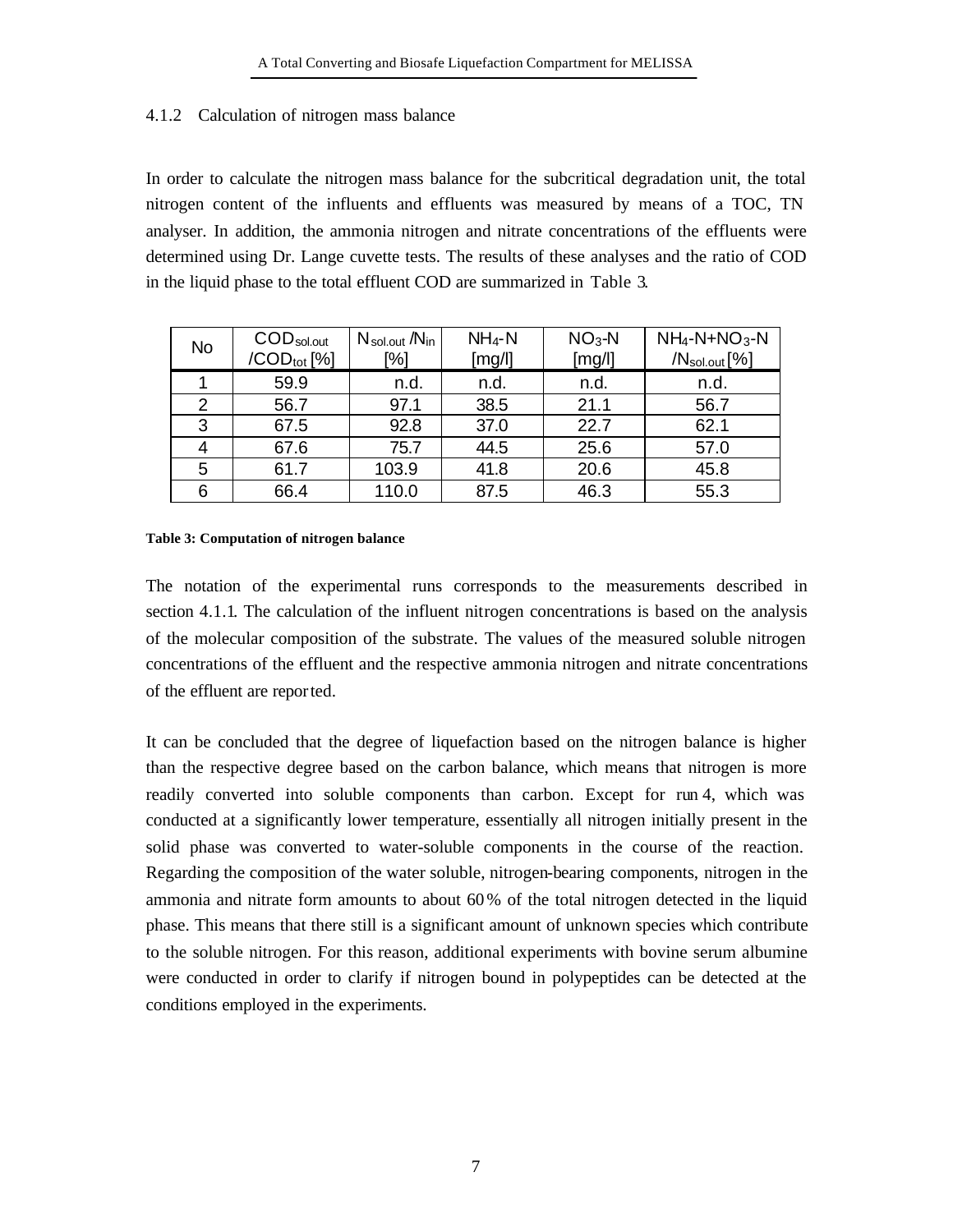#### 4.1.3 Acidification by carbon dioxide

Due to the increased solubility of carbon dioxide in water at elevated temperatures and pressures, the addition of carbon dioxide can serve as a means to lower the pH -value without the need of mineral acids. This approach bears the advantage of easily recovering the carbon dioxide in the gas phase, such that additional downstream unit operations like neutralisation and precipitation steps become superfluous. By decreasing the pH many acid catalysed reactions like the hydrolysis of glycosidic and peptide bonds can be greatly accelerated. Figure 3 depicts the pH-value in water saturated with carbon dioxide as a function of temperature at different operating pressures.



**Figure 3: pH-value of aqueous phase saturated with car bon dioxide, taken from [1]**

To take advantage of this property, one preliminary experiment adding carbon dioxide to the influent suspension was performed. Carbon dioxide was liquefied by a refrigeration unit and delivered into the system by means of a membrane pump. Solubility data of carbon dioxide in water at high temperatures and pressures were taken from phase equilibrium data in literature [2]. The desired degree of saturation of 50% was achieved by measuring the gravimetric flow rate of the carbon dioxide with a mass flow meter and adjusting the flow rate at the pump to the required level. Table 4 reports the operating conditions and the degree of liquefaction for this experimental run.

|  | CO <sub>2</sub> -Saturation | $\sim$            | ן [barı | Is                                 | $\lceil\% \rceil$<br>し <sub>sol.out</sub> /しin |
|--|-----------------------------|-------------------|---------|------------------------------------|------------------------------------------------|
|  | $~1.50\%$                   | 311<br><u>v</u> . | 238     | r r<br>ວບ<br>$\tilde{\phantom{a}}$ | ົ<br>00.4                                      |

**Table 4: Degree of liquefaction with acidification by carbon dioxide**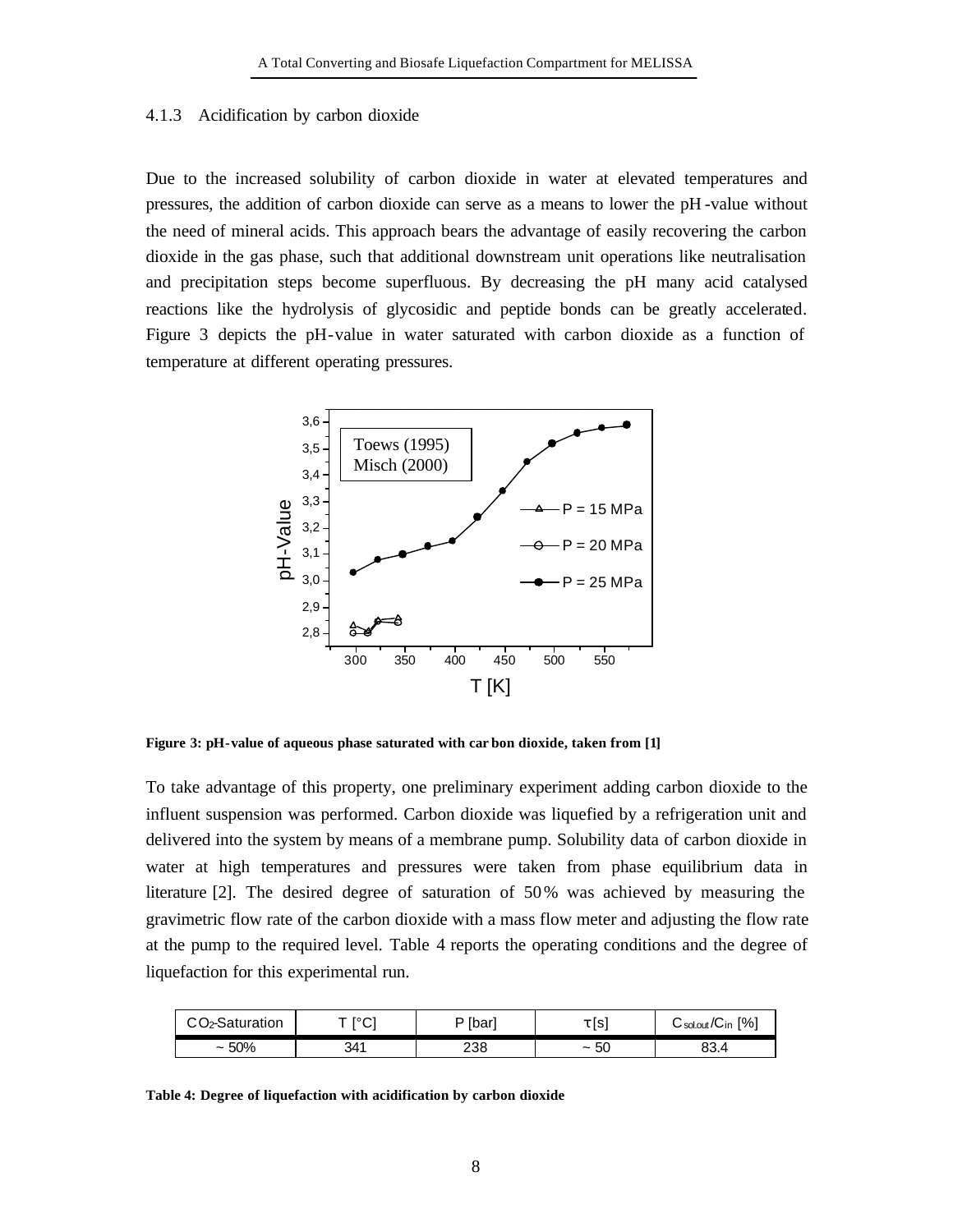As can be inferred from this experiment, the ratio of soluble effluent carbon to calculated influent carbon was significantly higher than in case of the non-catalysed experiments at nearly identical conditions. Based on this result, the acidification by carbon dioxide appears as a highly attractive supplementary method to readily convert the most recalcitrant solid matter. Therefore, further experiments are scheduled to elucidate the influence of carbon dioxide in the conversion of biopolymers.

#### **4.2 Cellulose degradation experiments**

Cellulose degradation experiments were continued in order to study the liquefaction and the product formation of this most important constituent of plant biomass. As described in the previous technical note, the conversion of cellulose into water-soluble substances based on the carbon balance is close to complete within residence times of le ss than half a minute at temperatures higher than 300°C (see Figure 4).



**Figure 4: Ratio of soluble carbon to total carbon** 

The main degradation products at different temperatures and residenc e times were determined by means of HPLC-analysis. It can be concluded that at temperatures less than 300°C the mono-, di- and oligosaccharides have a major contribution to the soluble carbon, while at higher temperatures saccharides are degraded by consecutive reactions and secondary reaction products like hydroxymethylfurfural, levoglucosan, and acetic acid are produced. The course of concentrations of glucose, fructose, maltose, and raffinose versus residence time at different temperatures is reported in Figure 5.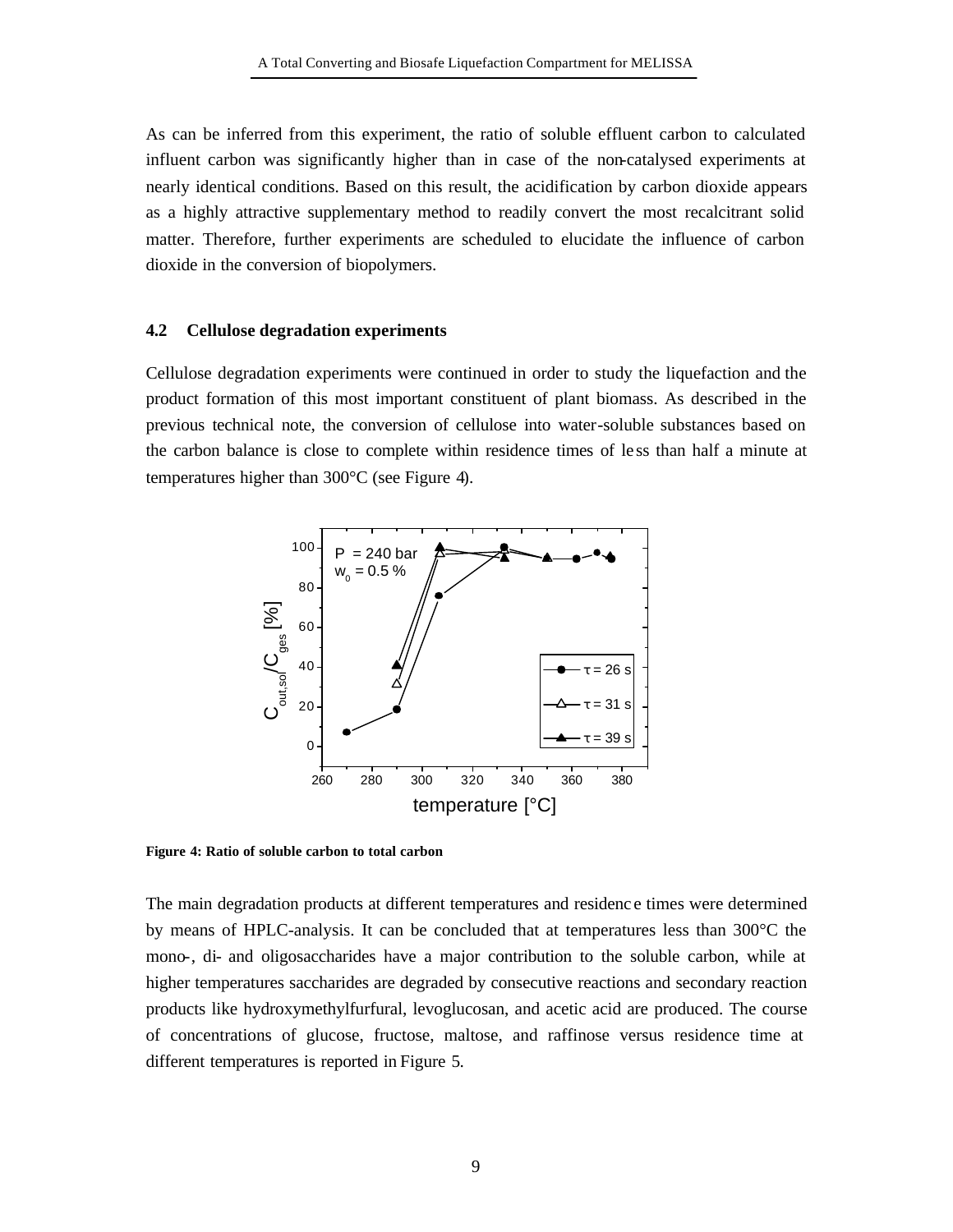

**Figure 5: Ratio of carbon bound in saccharides to total soluble carbon**

While at a temperature of 290 $\degree$ C the glucose concentration shows an increase with time, the levels of fructose, maltose , and raffinose concentration stay essentially constant. In contrast, the concentrations at 310°C exhibit markedly different profiles. The glucose concentration shows a steeper increase after shorter residence times as compared to the experiment at 290°C. Afterwards it passes a maximum with a subsequent decrease. The maltose and raffinose concentrations start to decrease at residence times of 25s to 30s and they subsequently fall below the quantification level. Regarding the respective degrees of conversion, this behaviour may be explained by the fact that the cellulose is completely hydrolysed to water soluble substances such that no more di- and oligosaccharides are produced but consumed for the formation of monosaccharides and degradation products thereof. The formation of secondary products can serve as an explanation for the drop in glucose concentration with increasing residence time.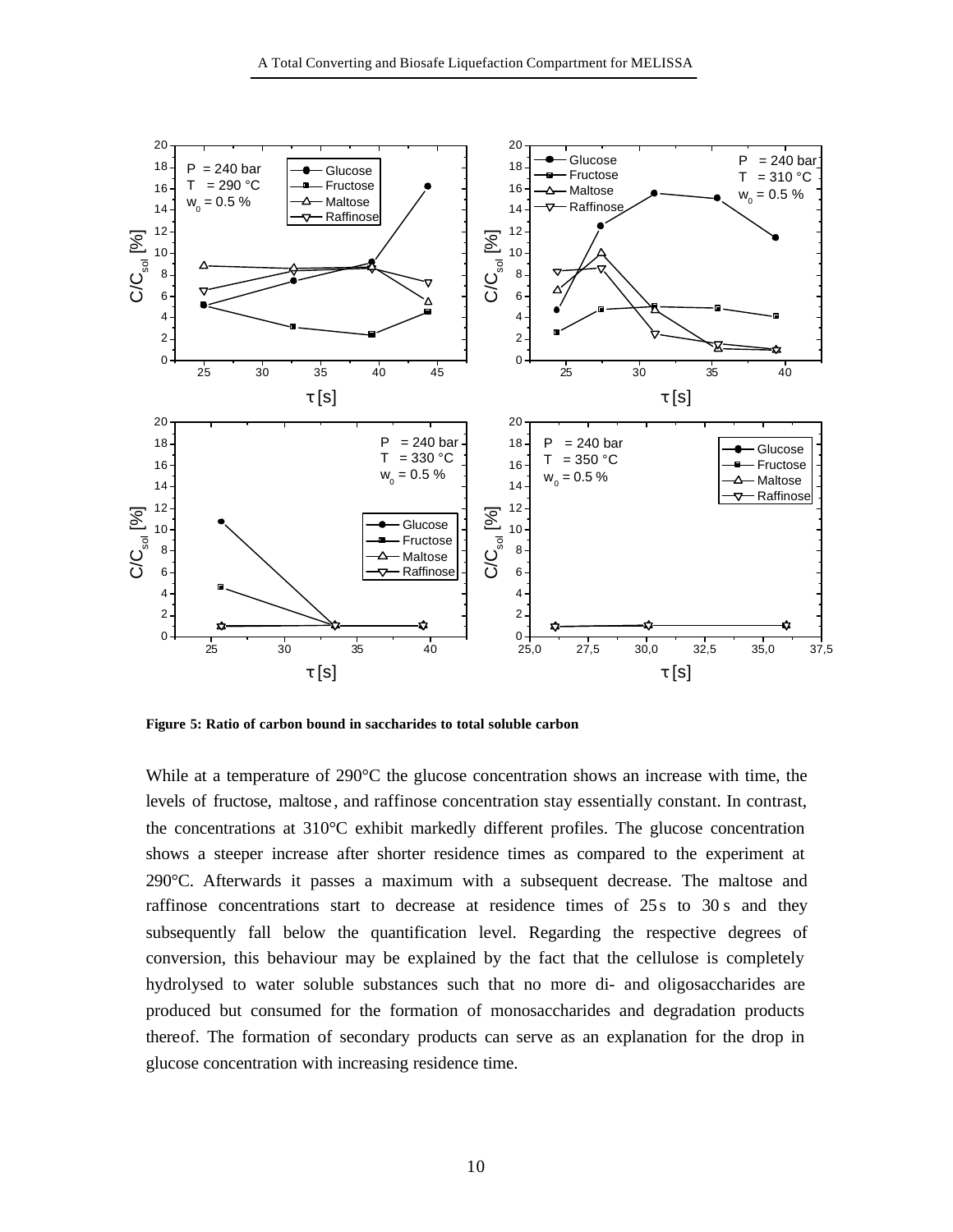This behaviour is even more pronounced at temperatures of  $330^{\circ}$ C and  $350^{\circ}$ C. While at 330°C the concentrations of glucose and fructose decline after short residence times, no glucose and fructose could be detected at an experimental temperature of 350°C.

#### **4.3 Protein degradation experiments**

Protein degradation experiments were conducted in order to determine the degree of hydr olysis of polypeptides at operating conditions. This study serves the purpose of clarifying if organically bound nitrogen in form of amino-groups has a significant contribution to the still unidentified portion of soluble nitrogen. Furthermore, the destruction of polypeptides and the occurrence of free amino acids may be regarded as evidence that the reactor effluents are sterile.

Bovine serum albumine was employed in the experimental runs since this protein exhibits a well-defined and known structure and has a limited solubility in water. The experimental conditions covered temperatures from  $250^{\circ}$ C up to  $350^{\circ}$ C at a constant pressure of 248 bar and residence times from 58 s to 129s. The effluents were subjected to the aforementioned amino acid analysis. Figure 6 shows a chromatogram obtained from one of the experimental runs.



**Figure 6: Chromatogram obtained from HPLC -analysis of reactor effluents**

The chromatogram reports the existence of free amino acids at a temperature of 290°C and a residence time of 110 s. The red marked peak is caused by β-alanin as the internal standard. Especially glycin, alanin, histidin, phenylalanin, valin, iso-leucin and tyrosin could be detected in significant conce ntrations. Comparing the actual concentrations with the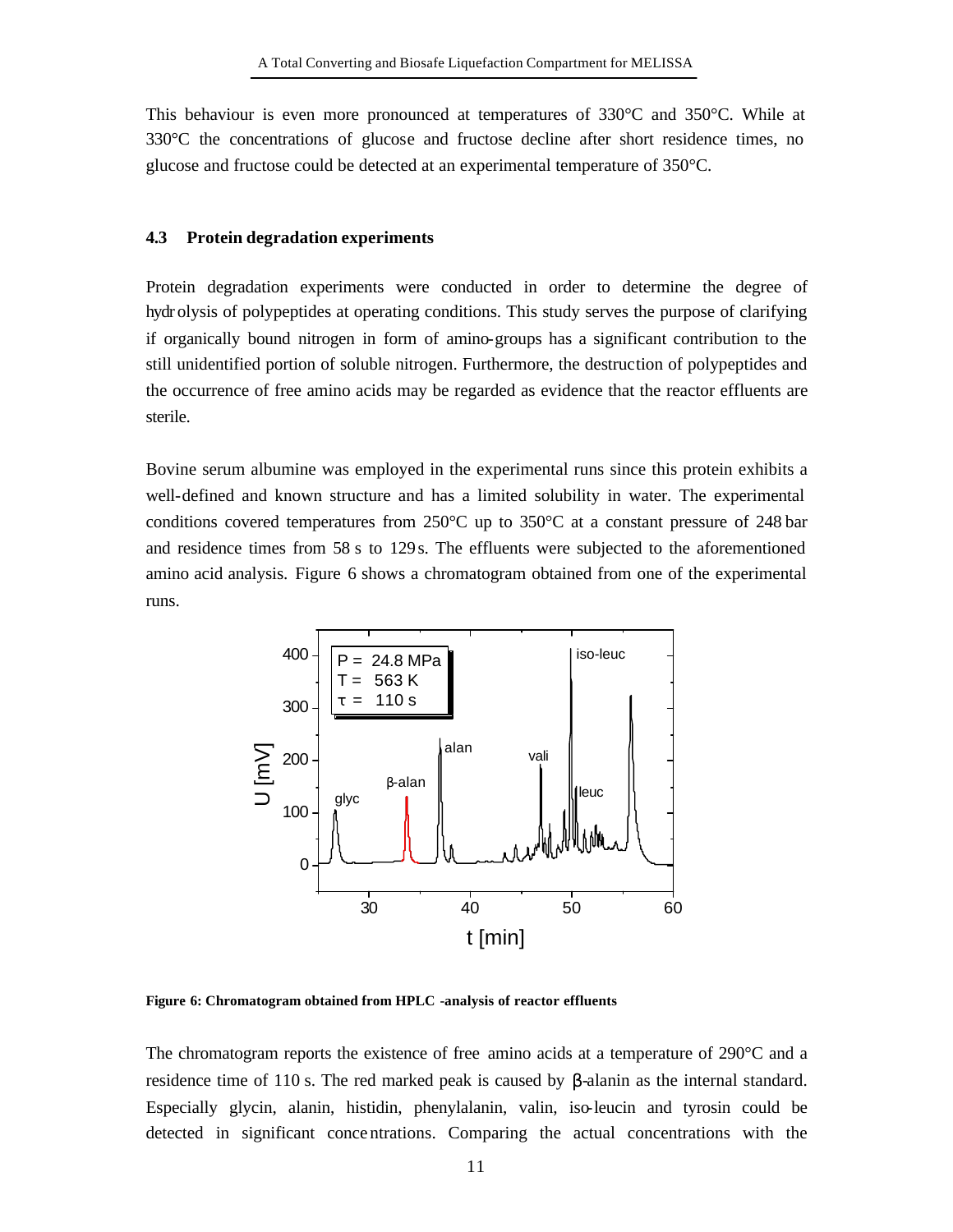theoretically possible ones from the albumine sequence, the yield of these amino acids exceeded 10 %. The yield of iso-leucin was about 60 %, the yields of alanin and glycin were 40 % and 45 %, respectively.

In contrast, at a temperature of  $350^{\circ}$ C and a residence time of  $85 s$  no free amino acids except for iso-leucin and phenylalanin could be detected in significant amounts, which is probably due to the decomposition of free amino acids at increasingly high temperatures.

In order to further study the degree of albumine degradation, the reactor effluents were subjected to a complete hydrolysis with hydrochloric acid for 16 h at a temperature of 110°C. In this way the amount of the different amino acids in the hydrolysates can be compared to the amounts in the influent, which are calculated from the albumine sequence. By subtracting the amounts of free amino acids in the effluents from the respective amounts in the hydrolysates, the amount of the different amino acids bound in peptides can be determined and related to the original amount in the influent. The ratio of free amino acid in the effluents and the amino acid in the hydrolysates with respect to the calculated influent amino acid content is depicted in Figure 7 for alanin and phenylalanin.



**Figure 7: Amount of amino acid in hydrolysate and amount of amino acid in effluent with respect to the influent amount for Alanin (Ala) und Phenylalanin (Phe): Conditions: P = 250 bar; I: T = 250°C, t = 129 s; II: T = 290°C, t = 65 s; III: T = 290°C, t = 111 s;**  $IV: T = 350^{\circ}C, t = 85s$ 

The results show that the concentration of alanin in the hydrolysate equals the calculated alanin concentration based on the albumine sequence up to 290°C, while for the experimental run at 350°C a significant decrease of the alanin concentration could be observed. This behaviour can probably be attributed to the fact that alanin is not thermally stable at such temperatures and decomposes due to secondary reactions. This assumption is further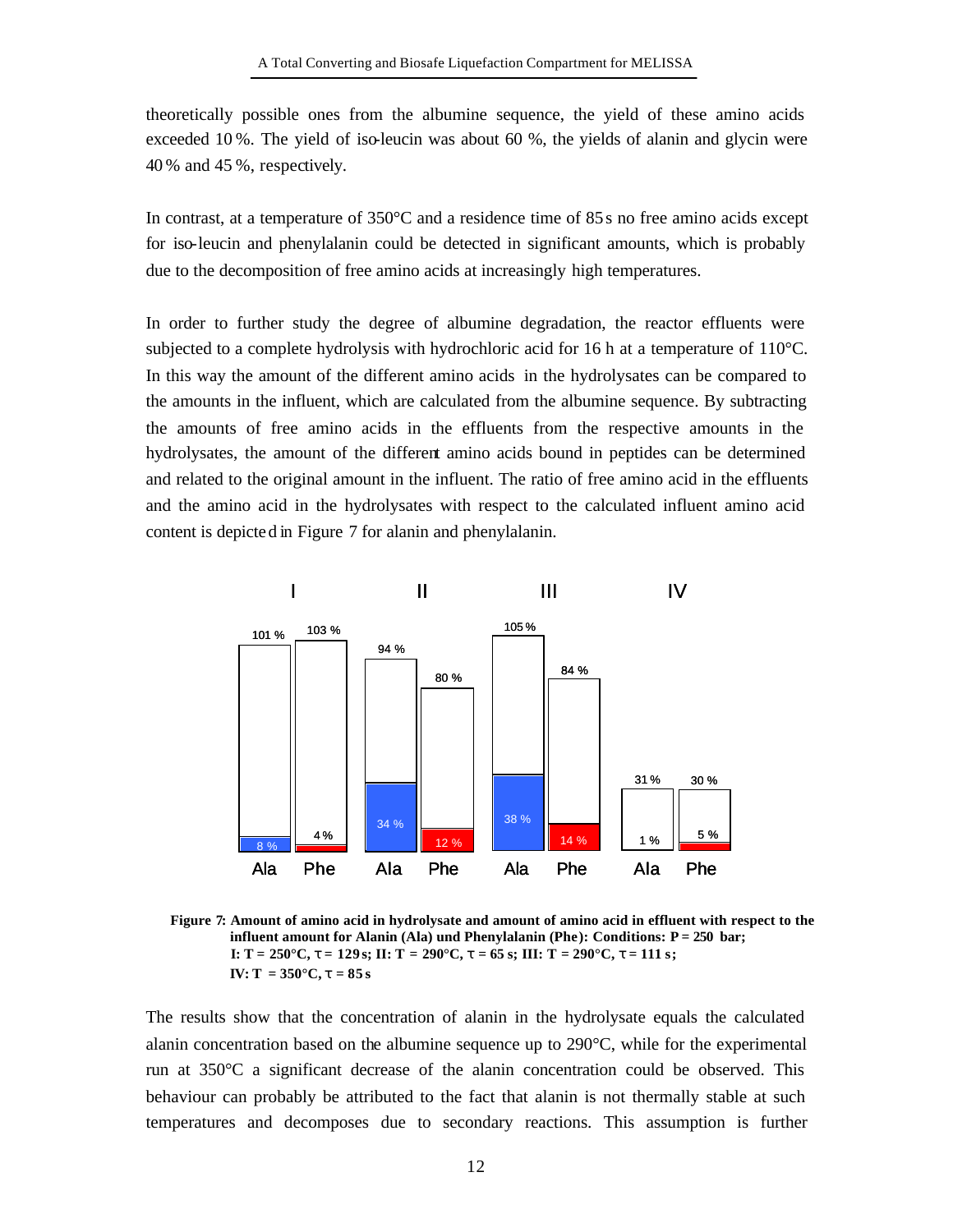underlined by the results of the free amino acids in the effluents which increases up to  $290^{\circ}$ C with increasing residence time but drastically drops at 350°C. The same behaviour could be observed in case of phenylalanin save that phenylalanin appears to be less stable than alanin and shows a noticeable degradation at 290°C.

It can be inferred from the results that hydrolysis of peptide bonds occurs at the operating conditions and the residence times employed in the conversion of the ESA-substrate and the indigestible residues from Gent. From this view, the protein content of micro-organisms present in the substrate definitely is not only altered with regard to the secondary and tertiary structure, but also with respect to the destruction of the primary structure, namely the amino acid sequence. This should be evidence that the effluents of the hydrothermal treatment can be considered as being sterile, thus ensuring an additional hygienic barrier in the system.

While the degradation of proteins proceeds with increasing temperature and residence time due to the hydrolysis of the peptide bonds, experiment IV shows that there still is a residual amount of amino acids bound in peptides at conditions which resemble those of the biomass degradation experiments. Therefore it may well be that soluble protein fragments have a contribution to the nitrogen detected in the liquid phase, though probably a very minor one. In order to quantify this contribution, titration of the effluents according to the Kjeldahl-method is envisaged for future experiments.

# **4.4 Sterility of the effluents**

In addition to protein degradation experiments, the sterility of the effluents could be proven by applying standard sterility tests, which are based on the growth of micro-organisms and their detection on different nutrient agars. Figure 8 shows such a sterility test.



**Figure 8: Standard sterility test (Merck) for the detection of micro-organisms in aqueous media**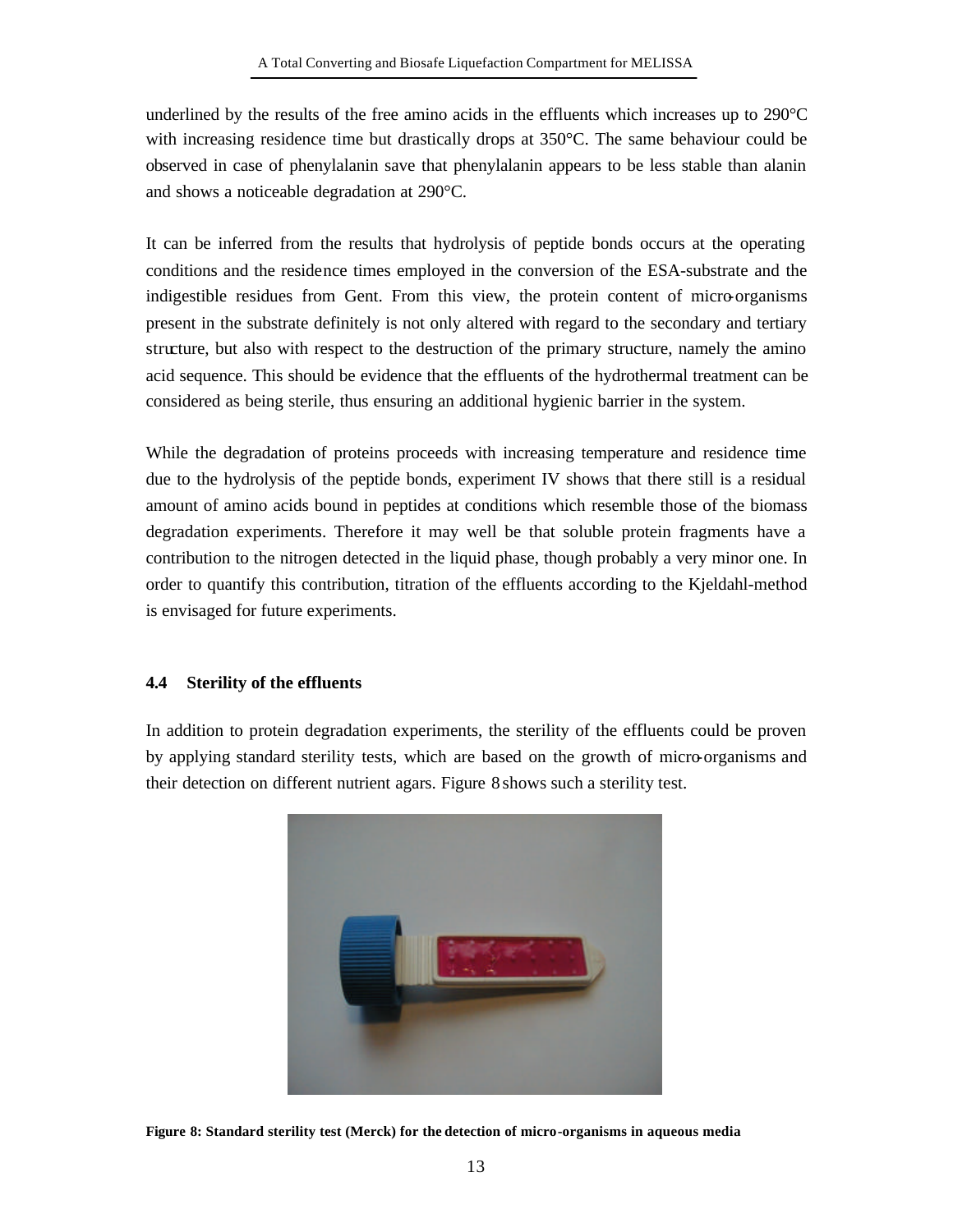By rinsing the effluents over the agar plates and subsequent incubation, colonies become visible in case the effluents were contaminated by micro-organisms. Two different tests were employed, one for the detection of yeasts and moulds (Envirocheck®Contact YM  $(R)$  and one for the total viable counts (Envirocheck®Contact TVC). Neither one did show any signs of colonies after incubation, which is further evidence that the high temperature treatment imposes an additional hygienic barrier on the system and ensures biosafety.

#### **4.5 Energy consumption of the mechanical pre -treatment**

The energy consumption of the mechanical pre-treatment is difficult to estimate since the solid material received from Partner 1 is very inhomogeneous. In addition, the energy requirement also depends on factors like type and size of the mill, the mode of operation and the water content of the grinding stock. In principle, there are several empirical approaches which may be used to describe the specific energy requirement. One of these approaches is the Bond-equation, which was developed for milling medium sized particles in ball mills:

$$
W_m = W_i \left[ \left( \frac{x^*}{x_{80,P}} \right)^{1/2} - \left( \frac{x^*}{x_{80,A}} \right)^{1/2} \right]
$$

where  $W_m$  is the specific energy requirement,  $W_i$  is an experimentally determined parameter,  $x^*$  is the particle size reference value (100 $\mu$ m), and  $x_{80,A}$  and  $x_{80,P}$  are the 80% undersize of grinding stock and product, respectively.

For the current pre-treatment method, the size reduction is mainly done by a cutting mill. Nevertheless, the bond equation was used to get a first approximate value of the specific energy requirement. For this purpose, the power uptake during operation was calculated by measuring the electric current. The particle size distributions of Gent residues and products were determined by sieve tray analysis. The respective distributions are shown in Figure 9.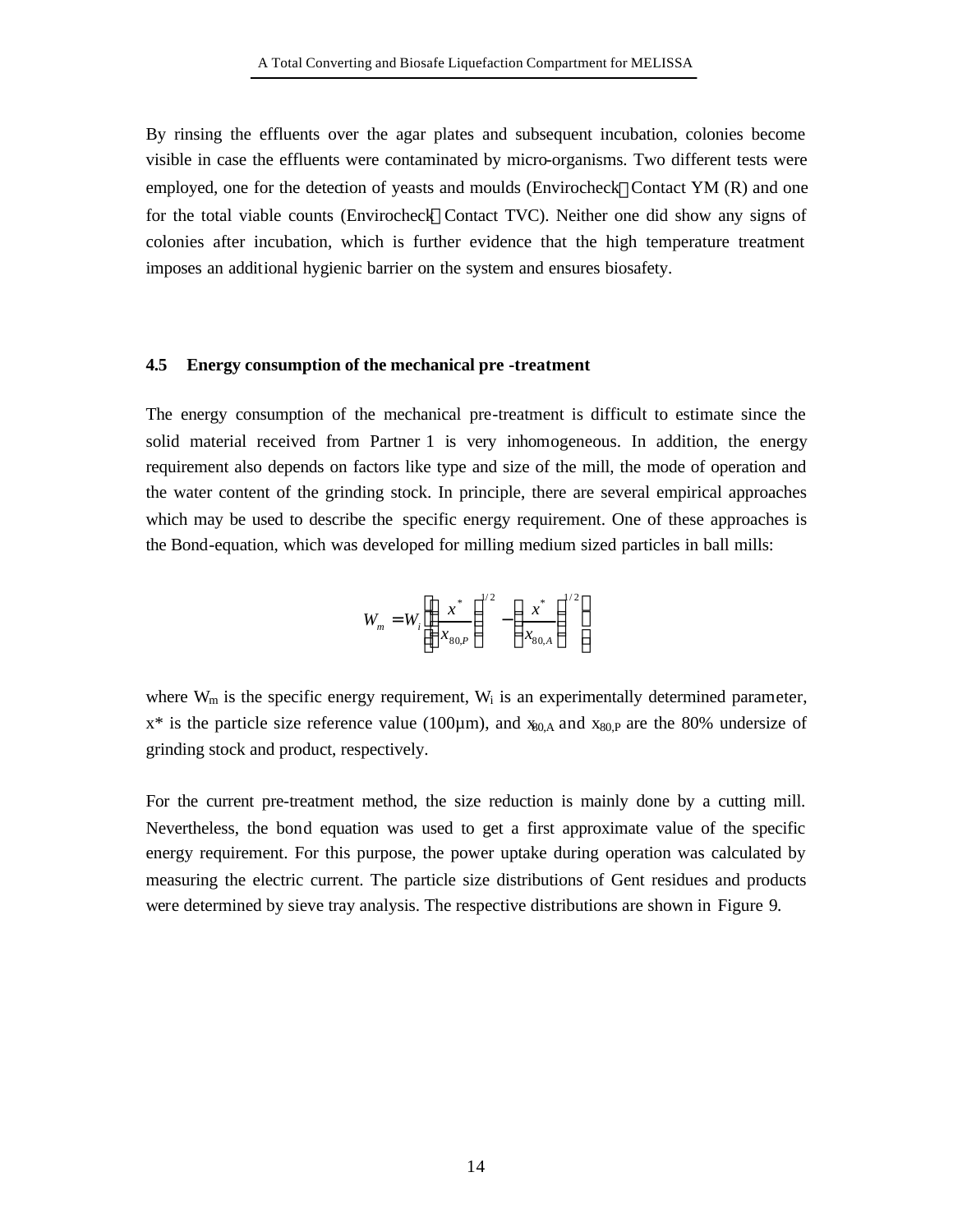

**Figure 9: Particle size distribution of Gent residues (left) and ground stock (right)**

Reading the corresponding 80% undersize of residue and product, the Bond index can be calculated in case the specific energy requirement  $W_m$  is known.  $W_m$  is calculated from the electrical power uptake and the measurement of the mass flux through the mill. This calculation gives a specific energy requirement of about 120 J/g, which yields a Bond index of  $W_i \approx 90$  kWh/t. As compared to other materials, for which the Bond index typically is less than 20 kWh/t [3], the calculated index seems unreasonably high. On the one hand, this may be due to experimental inaccuracies, which could be a result of the relatively low amounts of solids and the consequently very short milling times, such that the cutting mill was not operating at stationary conditions during the experiment. On the other hand, the Bond equation was derived, as mentioned above, for ball mills. This may have led to significant systematic errors because the empirical Bond equation is not suitable for applying to cutting mills.

Therefore it is recommended to systematically measure the power uptake and the particle size distributions in order to design a proper equation describing and predicting the specific energy requirement for a given size reduction. From this point of view, the calculated Bond index does not seem to be very accurate but it still is meaningful in that it may serve as a rough estimate for the energy requirement.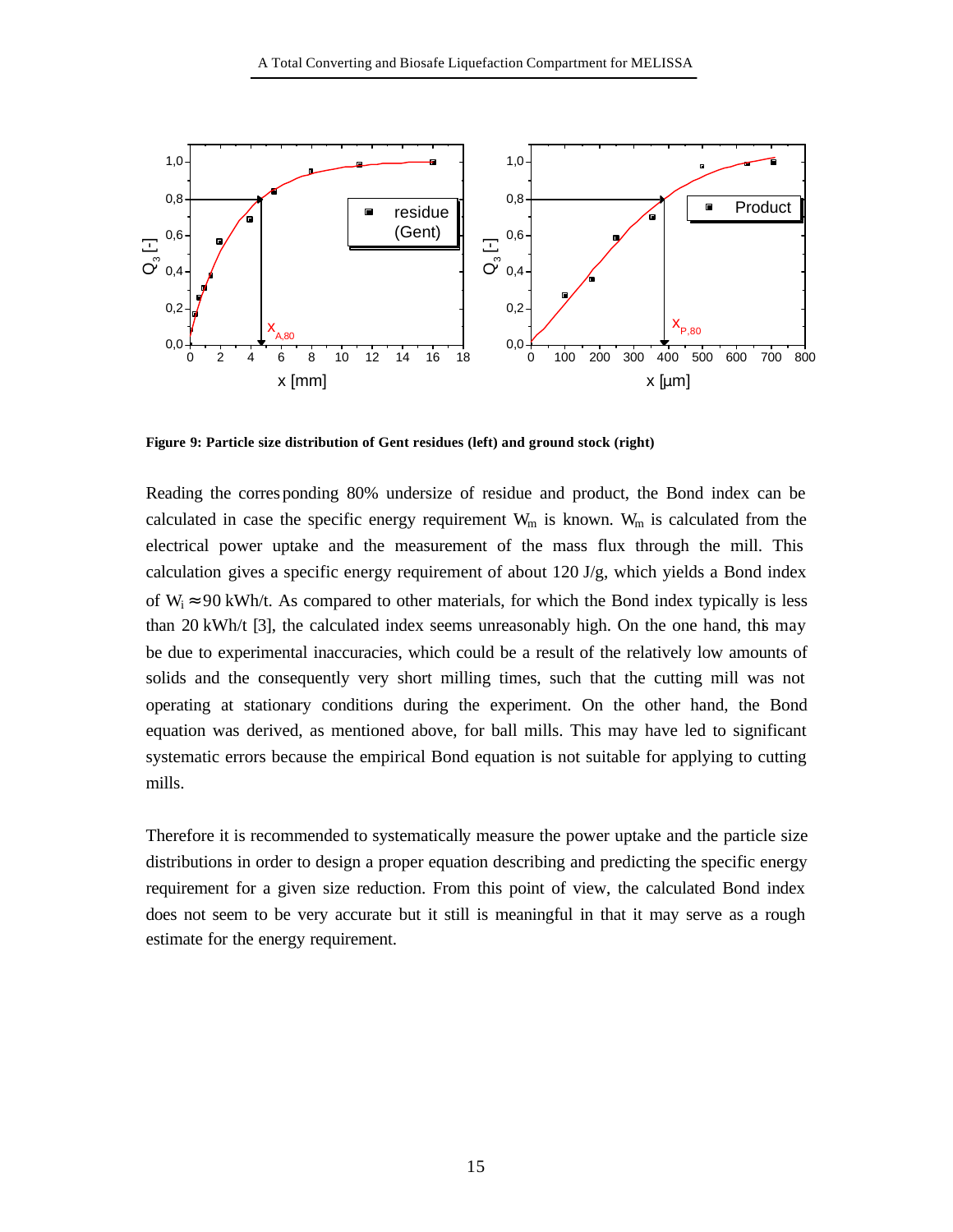# **5 Summary**

As agreed on at the  $2<sup>nd</sup>$  Progress Meeting in Barcelona, first closed loop experiments have been performed by exchanging effluents be tween Partner 1 and Partner 4. The treatment of solid residues from the methanogenic unit of Partner 1 by the near-critical water treatment yields degrees of liquefaction of about 60% on a carbon balance within residence times of less than one minute. A considerable increase in liquefaction to more than 80 % could be obtained by acidifying the influent suspension with carbon dioxide.

The degree of liquefaction based on the nitrogen balance is higher than the respective degree calculated for carbon, which is probably due to the fact, that the nitrogen content of the lignocellulotic material is comparatively low and the compounds bearing nitrogen are more easily degraded.

In parallel to the liquefaction of residues from Partner 1, the conversion of pure cellulose and bovine serum albumine was studied. For the cellulose experiments, the degree of liquefaction and the formation of sugars were determined at different temperatures and residence times. The experiments using serum albumine show the hydrolysis of polypeptides and the accompanying formation of free amino acids.

It could be proven that the near-critical water treatment ensures an additional hygienic barrier, since it was shown that the reactor effluents were sterile. A convenient mechanical pretreatment method by means of a newly acquired cutting-mill could be established.

# Future perspectives

As discussed at the  $3<sup>rd</sup>$  Progress Meeting in Hamburg, July  $4<sup>th</sup>$  2002, the combination of the methanogenic reactor of Partner 1 with the cellulose degrading treatment step of Partner 2 and the subcritical degradation unit seems to be most feasible and promising from the current point of view. Therefore it is intended to perform further closed loop experiments by exchanging reactor effluents between these partners. In this context, the treatment of effluents from Partner 1 will be continued and the degradation of effluents from Partner 2 will be started as soon as material becomes available. Besides, additional means to enhance the destruction of recalcitrant solid residues will be tested. The potential of acidifying the influents by carbon dioxide has been shown in a preliminary experiment and will be further elucidated. In case there is sufficient time left in the last stage of the project, the addition of oxygen by means of a built-in electrolysis cell will be tested.